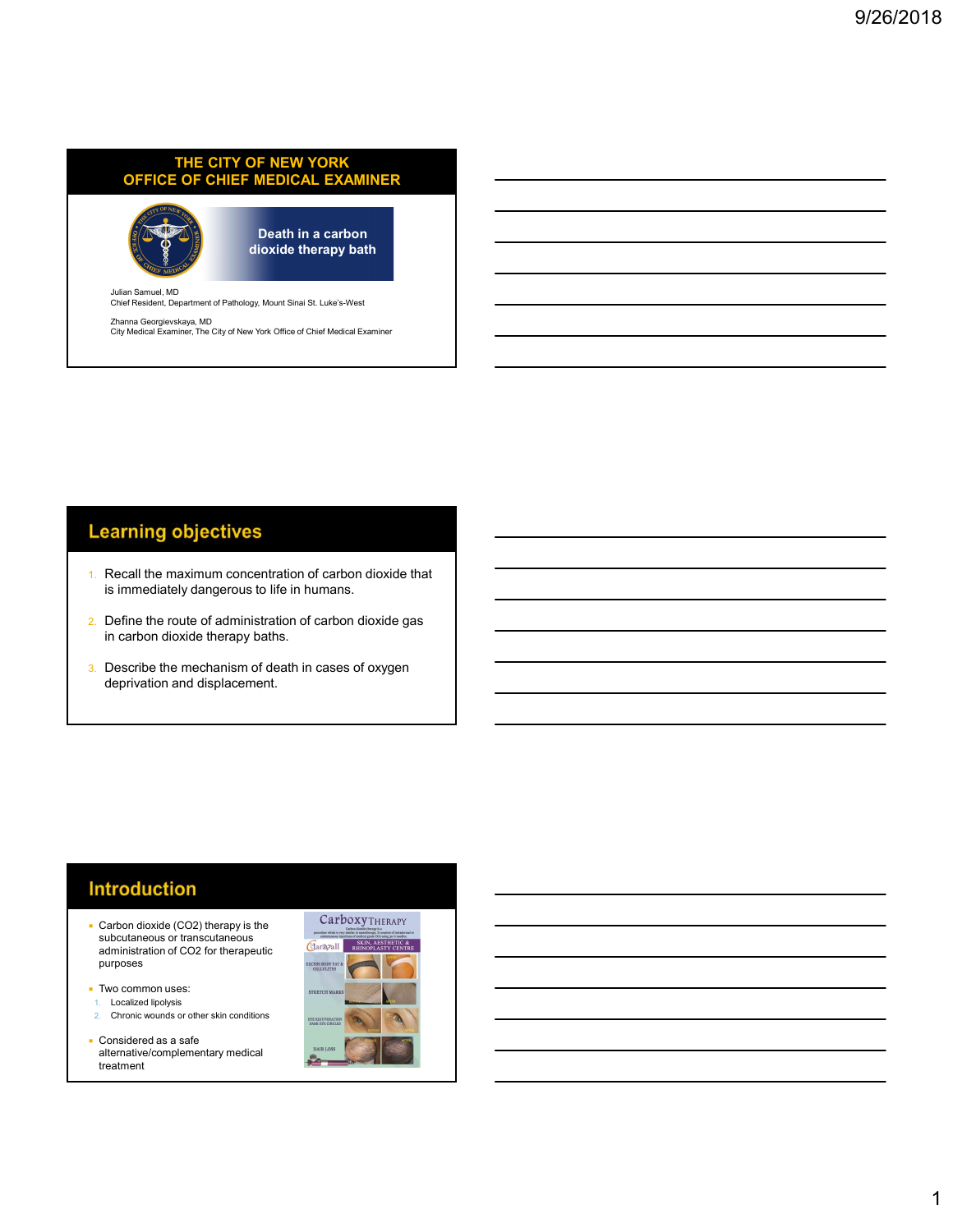# **Carbon dioxide therapy**

- In Europe, spa centers offer
- The client is placed into a full body bag with space for his/her head to stick out
- The bag is then infused with  $CO<sub>2</sub>$  gas with an optimal concentration between 1000- 1400 mg/L



## **Carbon dioxide therapy**

air-tight bags and accompanying apparatus<br>designed to provide  $CO<sub>2</sub>$ accompanying apparatus<br>designed to provide CO<sub>2</sub><br>baths can be purchased for at home use



Screenshot taken from: https://www.carbogenetics.com/product/rejuvemate/

## **Carbon dioxide**

- **Carbon dioxide occurs naturally in the atmosphere and** makes up approximately 0.03% of the atmosphere.
- At standard temperature and pressure, the density of carbon dioxide is about 1.67 times that of air
- **Carbon dioxide is heavier than air, colorless and odorless** at low concentration, but at high concentration has a sharp, acidic odor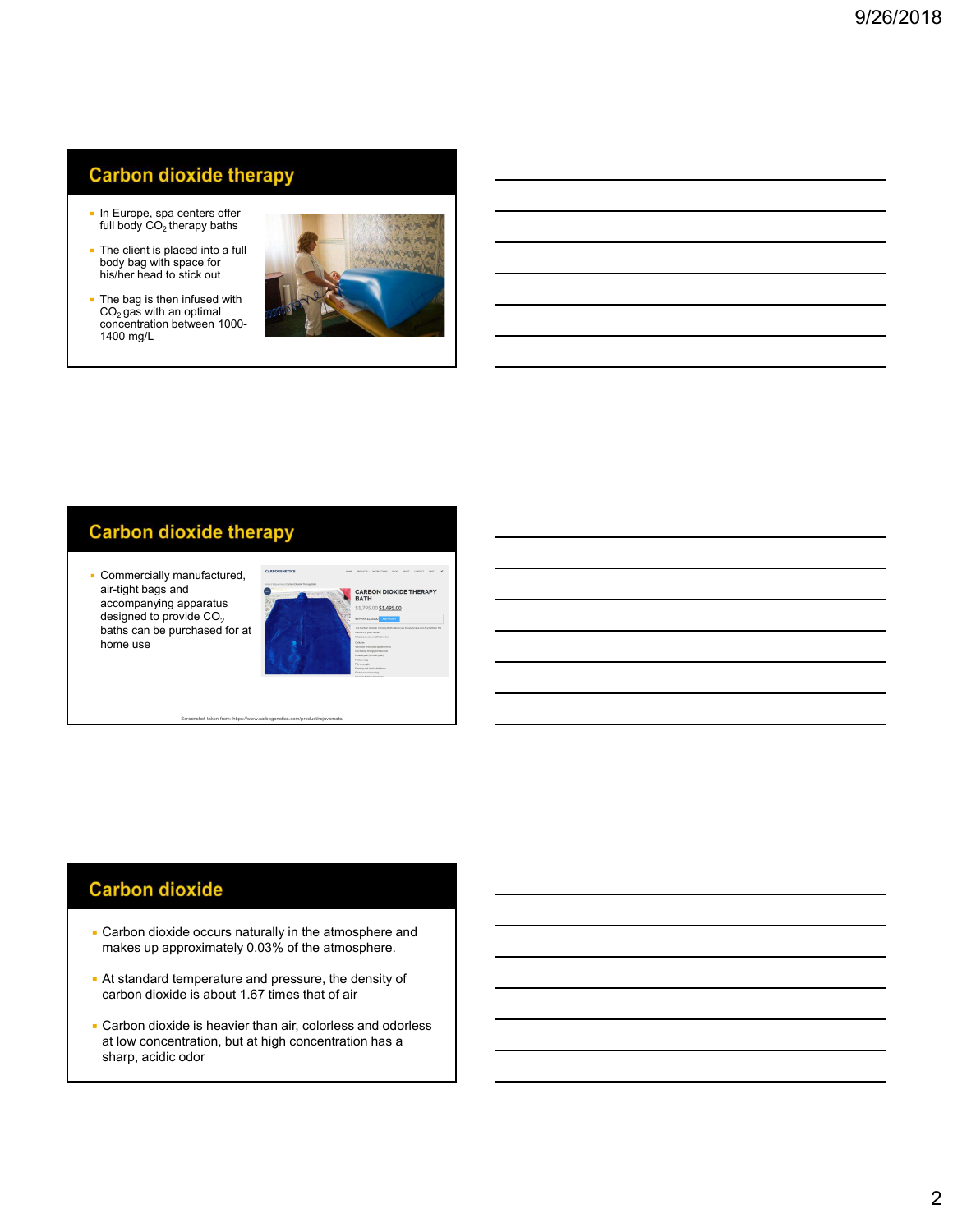# **Carbon dioxide levels**

- **The Center for Disease Control (CDC) has designated** 100,000 ppm (or 196 mg/L) of carbon dioxide as immediately dangerous
- **Signs of intoxication have been produced by a 30-minute** exposure at 50,000 ppm

- $\textcolor{red}{\bullet}$  The deadly aspect of CO<sub>2</sub> is applied to euthanasia of wild and laboratory animals **FREE THE CONDER INTERENT CO**<sub>2</sub> is applied to euthanasia of wild<br> **Exavatages:**<br>
1. No injection, handling, or transfer required<br>
2. Painless<br>
3. Relatively safe to the technician<br> **Example 1.** The properted, mostly acc
- Advantages:
- 1. No injection, handling, or transfer required
- 2. Painless
- 3. Relatively safe to the technician

- $\bullet$  Few human CO $_2$ -related deaths have been  $\hspace{1cm}$
- "dry ice", or solid carbon dioxide.
- To date, there have been no reported deaths of a human undergoing a CO $_2$  therapy at home.  $\hphantom{\big|}_{\big|}$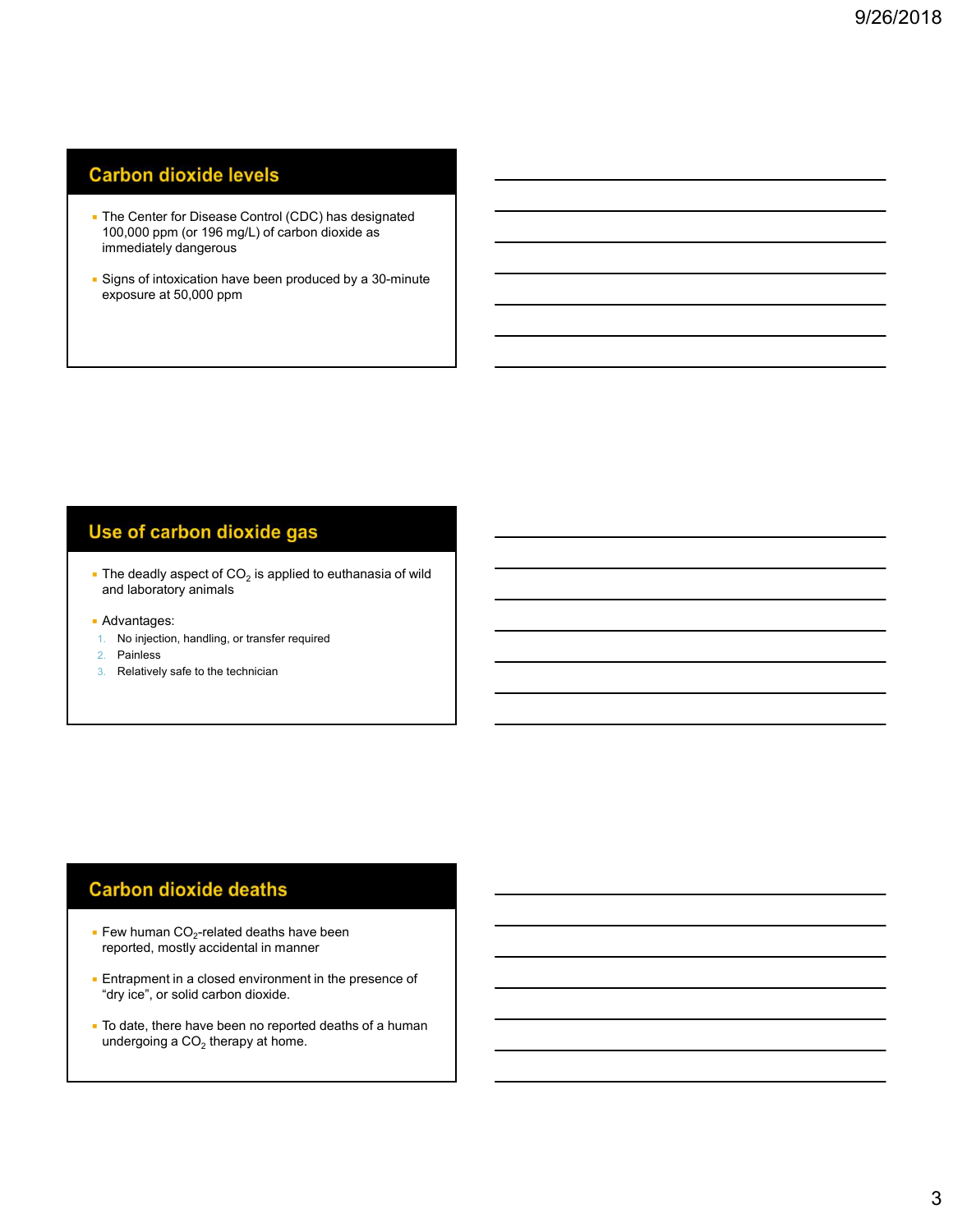#### **Index Case**  $AG$

## **AG**

- Middle aged male health enthusiast
- Self employed fitness and wellness counselor
- No history of substance, alcohol abuse
- No history of psychiatric illness

### **AG**

- **Example 2** Lived alone in apartment owned by his sister who communicated with him regularly
- **Last seen alive two days prior to decedent's discovery by** a neighbor
- Active on social media, with decedent's sister reported a recent Facebook comment about receiving a new tank for presumed wellness reasons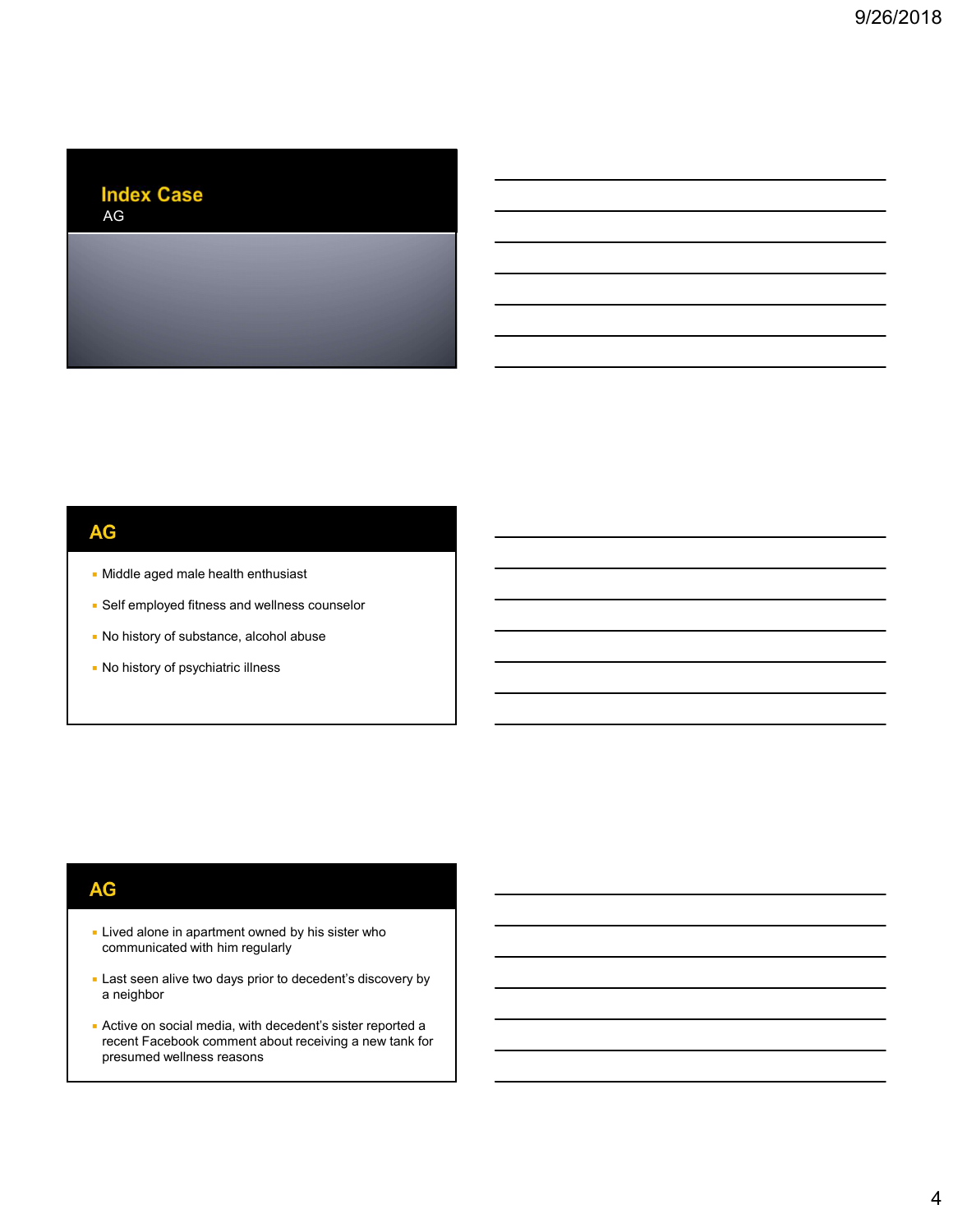#### **AG**

- **The body was discovered in a large blue bag, attached to** the tank apparatus, on the floor
- No signs of forced entry, or suicidal notes found
- No prescription medications or illicit substances seen
- Various over the counter vitamins, supplements, medical testing strips and cannabinoid derivatives were found

## **Examination**

- $\bullet$  Body found in an air-sealed, tightly wrapped CO $_2$  therapy  $\qquad \qquad \qquad$ bag
- Autopsy unremarkable
- **Toxicology unremarkable**

### **Equipment**

- **The bag was connected to a working pump attached to a**  $\mathsf{CO}_2$  gas tank  $\mathsf{CO}_2$
- **The pump was connected to the bag by two tubes** comprising an inflow and outflow circuit
- **The inflow tube for CO<sub>2</sub> gas delivery was partially example the solution of**  $\overline{ }$ disrupted, while the outflow tubing remained intact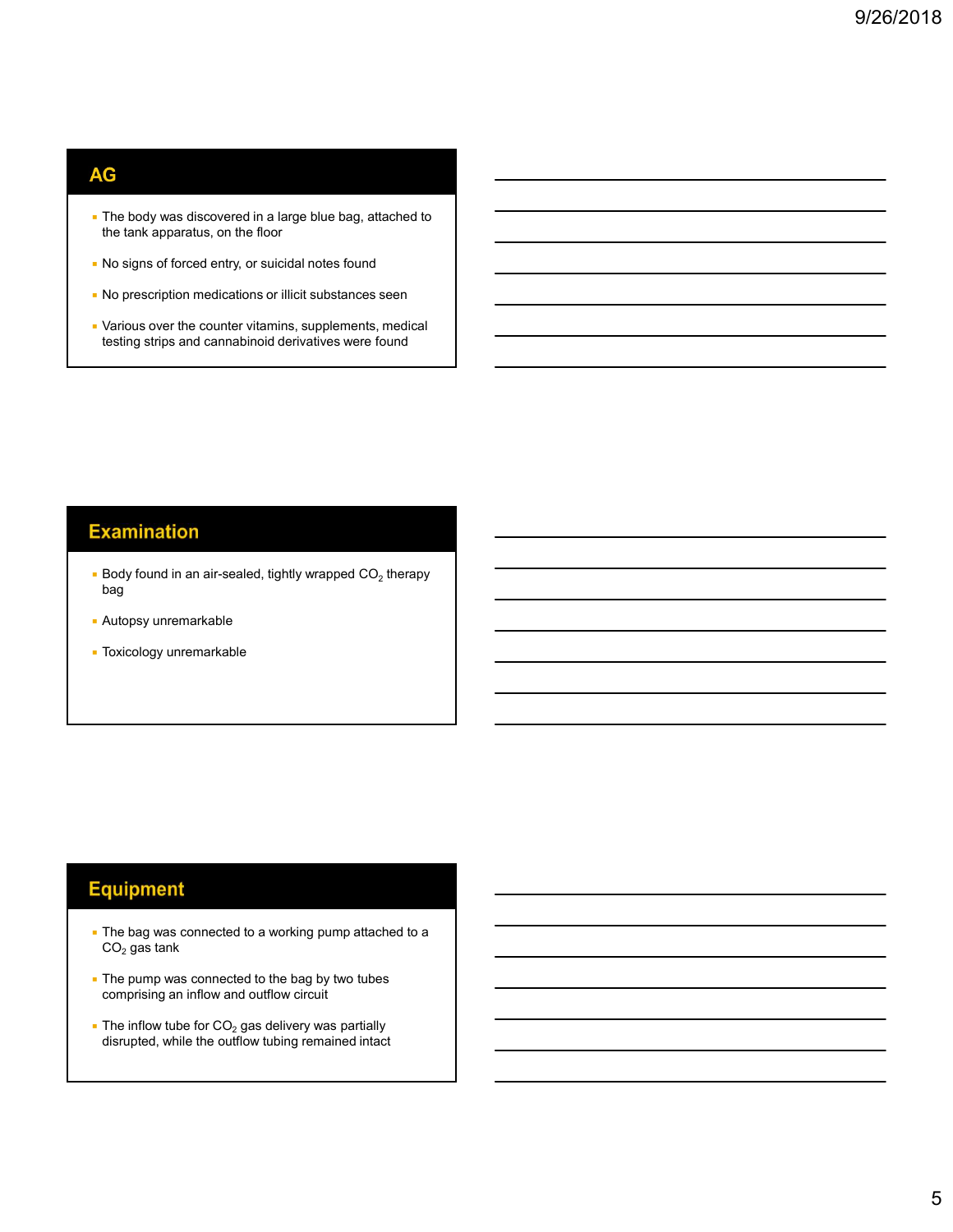# **Equipment**

- $\bullet$  This CO<sub>2</sub> therapy bath was purchased on-line through a company that sells at home CO $_2$  therapy devices.  $\hphantom{\ddots}$
- **The empty gas tank was purchased online, and filled** through a local welding supply center.

#### **Mechanism**

- **The occupant inadvertently slipped inside the bag and** was completely enveloped
- The rupture of the inflow tube permitted the  $CO<sub>2</sub>$  gas to fill up the room, instead of the bag.
- $\blacksquare$  High concentration of CO<sub>2</sub> likely ensued  $\blacksquare$

#### **Mechanism**

- **The intact outflow tube was attached to the vacuum** component of the pump (still on)
- **The decedent's head was inside the bag instead of** positioned through the neck seal
- **The bag collapsed, and vacuum sealed around the decedent**
- The gas tank was found empty, proving that CO2 was leaking into the room with closed windows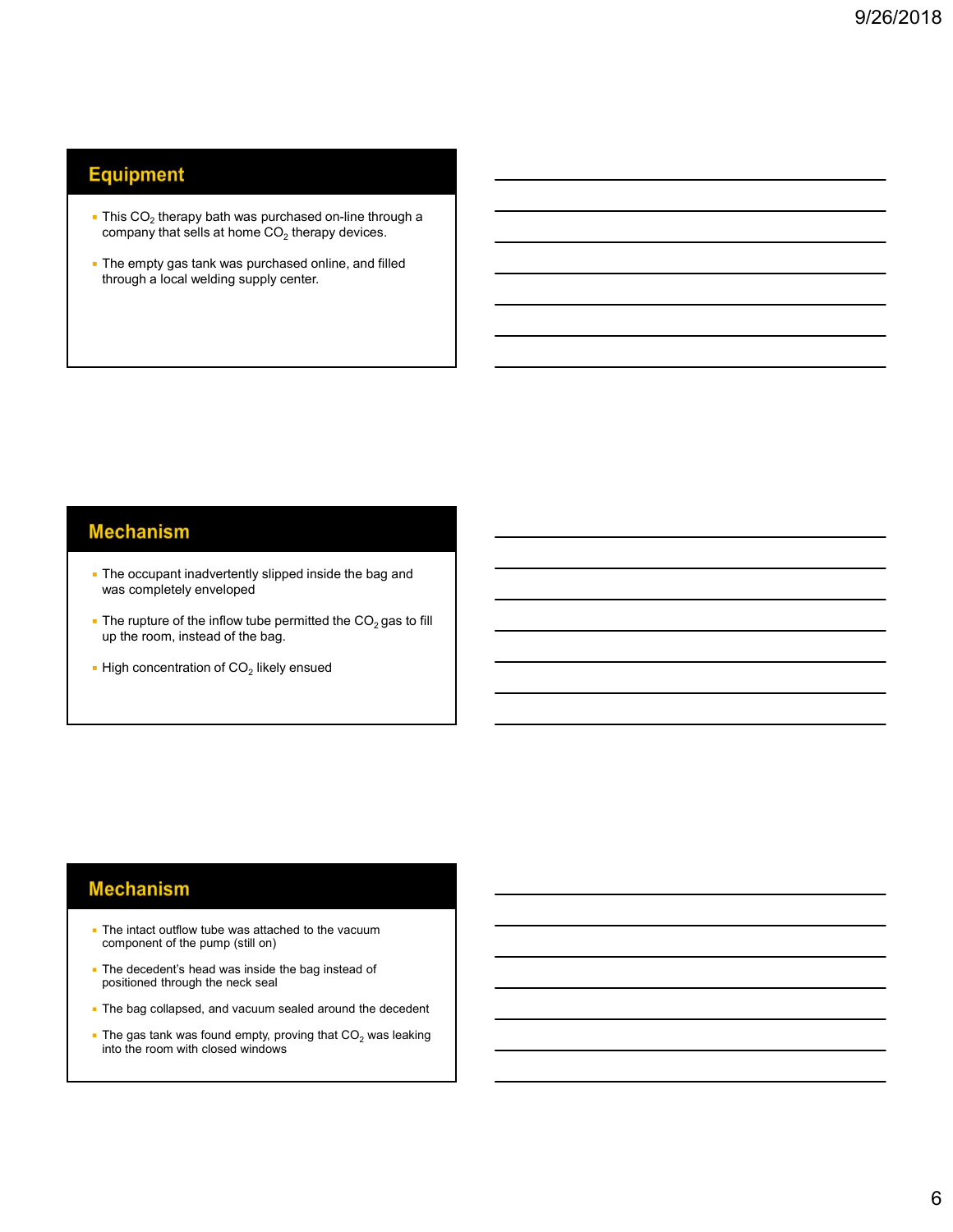# **Death**

- Cause of death: Asphyxia by vitiated atmosphere
- **Displacement of oxygen by CO<sub>2</sub>** and low pressure  $\begin{array}{|c|c|c|c|c|}\n\hline\n\end{array}$ created inside a CO $_2$  therapy bath  $\hbox{I}$
- Manner of death: Accident



| <b>Manufacturer update</b>                                                                                                                                                                                                                                                                                                                                                                                                                                                 |                                                                                                         |                                                                                                                                                                                               |
|----------------------------------------------------------------------------------------------------------------------------------------------------------------------------------------------------------------------------------------------------------------------------------------------------------------------------------------------------------------------------------------------------------------------------------------------------------------------------|---------------------------------------------------------------------------------------------------------|-----------------------------------------------------------------------------------------------------------------------------------------------------------------------------------------------|
| C & Secure   Miss / Www.tartogenetics.commulary/                                                                                                                                                                                                                                                                                                                                                                                                                           |                                                                                                         | 0.01                                                                                                                                                                                          |
| <b>CARBOGENETICS</b>                                                                                                                                                                                                                                                                                                                                                                                                                                                       | <b>HOME</b>                                                                                             | PRODUCTS - INSTRUCTIONS - RLOO AROUT CONTACT<br>CART                                                                                                                                          |
| 5 - Before getting out of the bath make sure all CO2 is vacuureed out using the hose through a window.<br>6 - CO2 baths should not last longer than I hour.<br>7 - Make sure to always consult a physician before using the CO2 bath<br>When uning a CO2 whether for your fish tank or making soda or beer you should always use caution and<br>know the CO2 levels in the area where the tank is. Make sore your CO2 Meter Alarm has batteries in it that<br>are charged. |                                                                                                         |                                                                                                                                                                                               |
| <b>CARBOGENETICS</b><br>Creating health, energy and vitality with products designed to support the<br>cellular renewal of energy and production of carbon dioxide.                                                                                                                                                                                                                                                                                                         | <b>QUICK LINKS</b><br><b>PRODUCTS</b><br>Capricereiter<br>Reknemate<br><b>Skin Care</b><br><b>ABOUT</b> | QUICK LINKS<br>THE ALBERT LAVERNE AND<br>000 22<br>Or Albert Editoria Inc.<br>associated who is transmissive.<br><b>IMADOLE INTHENEUM</b><br><b>SEP23</b><br><b>AUG 1 COO THEBAPY BAYNERO</b> |